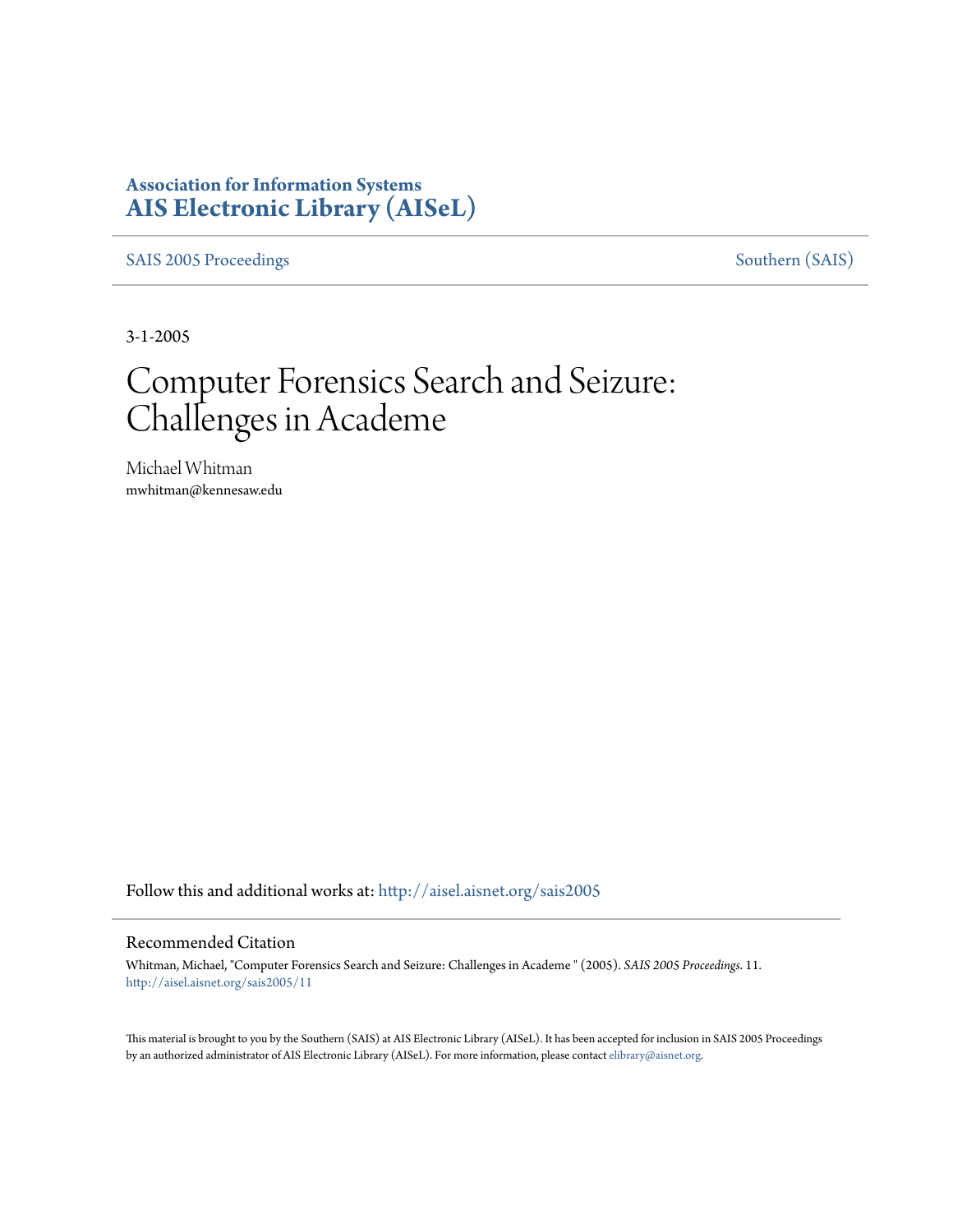## **COMPUTER FORENSICS SEARCH AND SEIZURE: CHALLENGES IN THE ACADEME**

### **Michael E. Whitman Kennesaw State University**  mwhitman@kennesaw.edu

## **Abstract**

*As faculty members teach and conduct research within their institutions, they should be secure in the knowledge that the intellectual property they create is free from concern of loss of confidentiality, and that the computer systems entrusted to them to perform this work will not be seized and scrutinized without formal process and legal procedure. However, unless the institution and its constituent groups have co-developed relevant, salient and legally compliant policy, the search and seizure of computer-based information, could turn into a political nightmare. This paper examines the laws relevant to computer search and seizure as they apply in the academe.* 

**Keywords:** Computer Forensics, Fourth Amendment, Search and Seizure, Academic Freedom, Intellectual Property

## **Introduction**

The field of Computer Forensics is rapidly evolving from its origins as an offshoot of criminal justice forensic studies and becoming a more complete sub-topic within the information security discipline. Organizations are increasingly able to monitor workplace behavior to determine if criminal activities or work-related misconduct has occurred either in real-time using network or client-based tools, or after the fact using the tools of computer forensic analysis. In the face of everadvancing technologies, the trained forensic analyst is capable of performing the mission to acquire, authenticate, analyze and report the presence or absence of evidentiary material stored on computer media.

The most significant questions facing computer forensics aren't technological; but are rather legal, ethical and managerial. The challenge is not whether or not the investigator can seize and examine computer media, but rather should they? The decision to search for and seize potential evidentiary material has proven to be a legal quagmire. While there are some straightforward guidelines to aid those operating within the private sector, it is not as straightforward for organizations in the public sector, especially academic organizations. Through this work the author examines the factors that should inform and influence decisions to search for and seize information found on computer systems in the public sector. It presents information discovered in this topic area and makes recommendations for academic institutions, and the faculty staff and students who populate these institutions as to the proper approach to balance the privacy needs of the university's constituents with the information security and legal needs of the institution.

## **The Fourth Amendment and Workplace Searches**

At the heart of the problem of institutional search and seizure of computing equipment is the consideration of personal privacy as alluded to in the Fourth Amendment of the US Constitution, which states:

*The right of the people to be secure in their persons, houses, papers, and effects, against unreasonable searches and seizures, shall not be violated, and no warrants shall issue, but upon probable cause, supported by oath or affirmation, and particularly describing the place to be searched, and the persons or things to be seized (US Constitution, 1787).* 

The Fourth Amendment establishes that the people have a right against searches of our person and property unless duly authorized by appropriate agencies of government. This "expectation of privacy" has been stretched by case law to include the workplace. It may seem contradictory that a worker has an expectation of privacy in the workplace, but the courts have determined that this is sometimes so. In Warden v. Hayden the Supreme Court held that the Fourth Amendment principally protected privacy rights, not property rights (Hayden, 1967).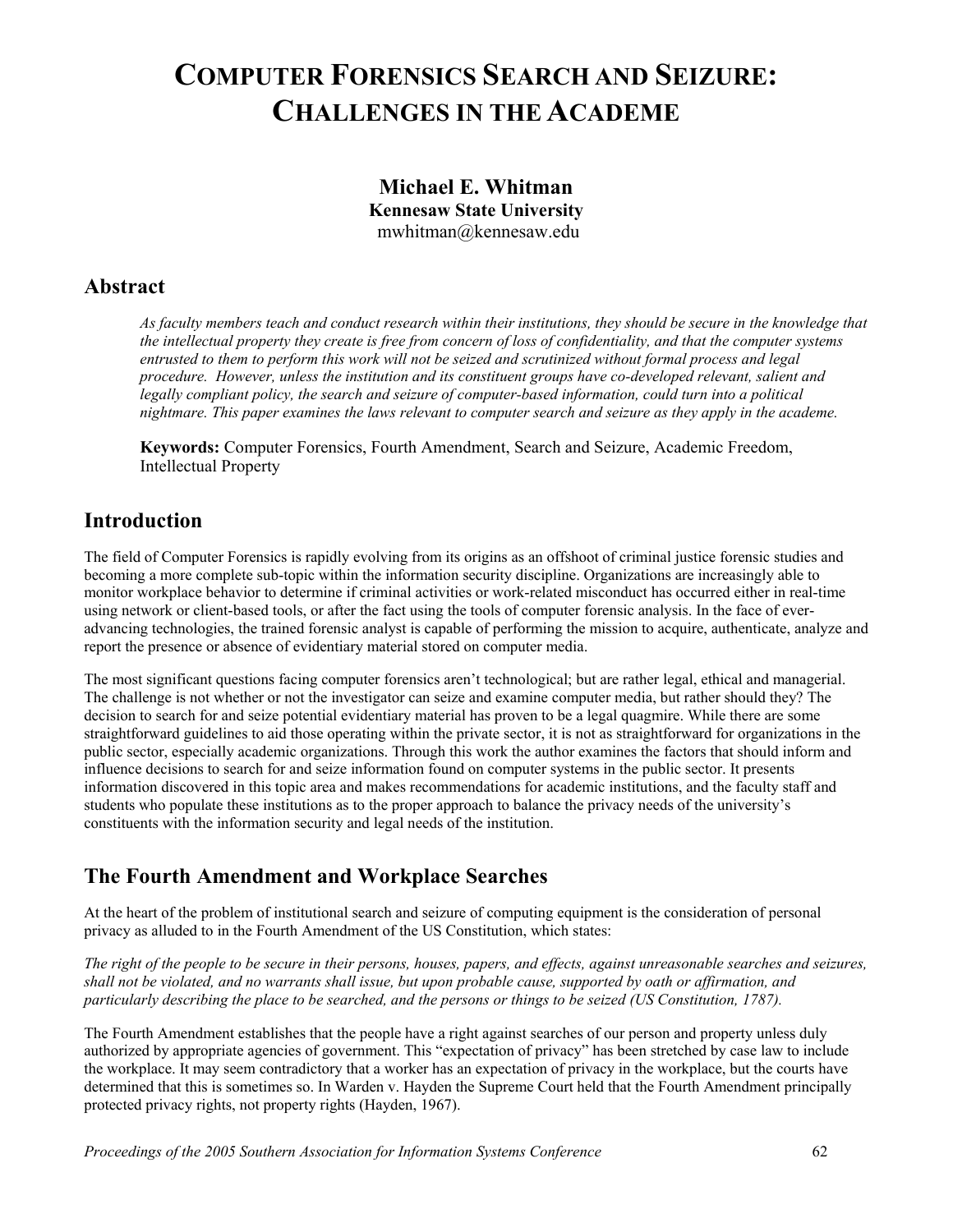#### *Warrantless Searches and the Public Sector*

In O'Connor v. Ortega (1987) the Supreme Court delineated the workplace into two sectors, public and private. As established in O'Conner and as illustrated in the Department of Justice's Manual for Computer Search & Seizure: "In public (i.e., government) workplaces, officers cannot rely on an employer's consent, but can conduct searches if written employment policies or office practices establish that the government employees targeted by the search cannot reasonably expect privacy in their workspace. Further, government employers and supervisors can conduct reasonable work-related searches of employee workspaces without a warrant even if the searches violate employees' reasonable expectation of privacy" (DoJ, 2002).

This clarification establishes a clear precedent for the public sector employer to conduct work-related searches. The employer or supervisor has the right to search a worker's area under the following conditions; 1) if the organization has established policy permitting such searches by employers, supervisors, co-worker or even the public, 2) in order to obtain work-related material such as reports of files needed to support the ongoing function of the organization, and 3) to investigate work-related misconduct. While an employer or supervisor doesn't need a warrant under these guidelines, they do need the organizational equivalent of probable cause; that is the search must be "justified at its inception and permissible in its scope" (DoJ, 2002). The former requires that there has to be a reasonable expectation that the search will provide evidence of work-related misconduct, or is part of a normal search – i.e. not fishing for evidence. This does allow the possibility that the employer or supervisor to use anything found when searching for something else. Permissible in its scope means that the search was a reasonable search and did not exceed the supervisor's or employer's scope of authority. This means the employer cannot look outside areas that would be part of a normal search, such as the personal belongings of an employee. This probable cause may be challenged if the employee chooses to contest the search, whether or not evidentiary material was found. If the employer or supervisor cannot produce some fact or corroborating evidence that suggested work-related misconduct, the search can be declared unconstitutional, any evidentiary material found during the search ruled inadmissible, and damages awarded the employee. Simply finding evidence of misconduct does not justify the search (US v. Hagarty, 1968).

#### *The Expectation of Privacy*

As the courts ruled in Katz v. United States (1967), "A search is constitutional if 1) the individual's conduct reflects 'an actual (subjective) expectation of privacy,' and 2) whether the individual's subjective expectation of privacy is 'one that society is prepared to recognize as 'reasonable' " (DoJ, 2002). In both the public sector, privacy essentially boils down to the level of expectation provided to the employee by policy. When the organization has clear policy stating that employees have no expectation of privacy, then warrantless searches can occur almost at will. However, simply having a policy permitting employers or law enforcement to search an employee's office without a warrant is not enough (Whitman & Mattord, 2005). Factors mitigating the expectation of privacy include the number of individuals with access to the space, the presence or absence of doors and locks, and indicators of the presence or absence of privacy in the workplace, as in written policies, posted notices, and electronic banners.

In general, government employees who are notified that their employer has retained rights to access or inspect information stored on the employer's computers can have no reasonable expectation of privacy in the information stored there (See US v. Simmons, 2000)… Other courts have agreed with the approach articulated in Simons and have held that banners and policies generally eliminate a reasonable expectation of privacy in contents stored in a government employee's network account. (See US v. Angevine, 2002) (DoJ, 2002). Note that the simple presence of a warning, whether warning banner or employee handbook or manual may not be adequate (See US v. Angevine, 2002). In the absence of policy or warning banners, courts will almost assuredly infer an expectation of privacy in the use of a computer (See US v. Slanina, 2002). The challenge comes in the application of Fourth Amendment protection to computer media and the electronic information contained within. "To determine whether an individual has a reasonable expectation of privacy in information stored in a computer, it helps to treat the computer like a closed container such as a briefcase or file cabinet. The Fourth Amendment generally prohibits law enforcement from accessing and viewing information stored in a computer without a warrant if it would be prohibited from opening a closed container and examining its contents in the same situation" (DoJ, 2002).

#### *Exceptions to the Fourth Amendment*

There are a number of exceptions to the requirement for warrants specified by the Fourth Amendment, as the courts have continually struggled with balancing reasonable expectations of privacy by the individual with the needs of law enforcement and organizations in conducting searches. With rapidly changing information technology how these exceptions are handled will be an ongoing challenge for the courts, organization and individuals. These exceptions include 1) Consent, 2) Plain View, 3) Exigent Circumstances, 4) Search Incident to a Lawful Arrest, 5) Inventory Searches, 6) Border Searches and 7) International Issues. The two most relevant exceptions are discussed here.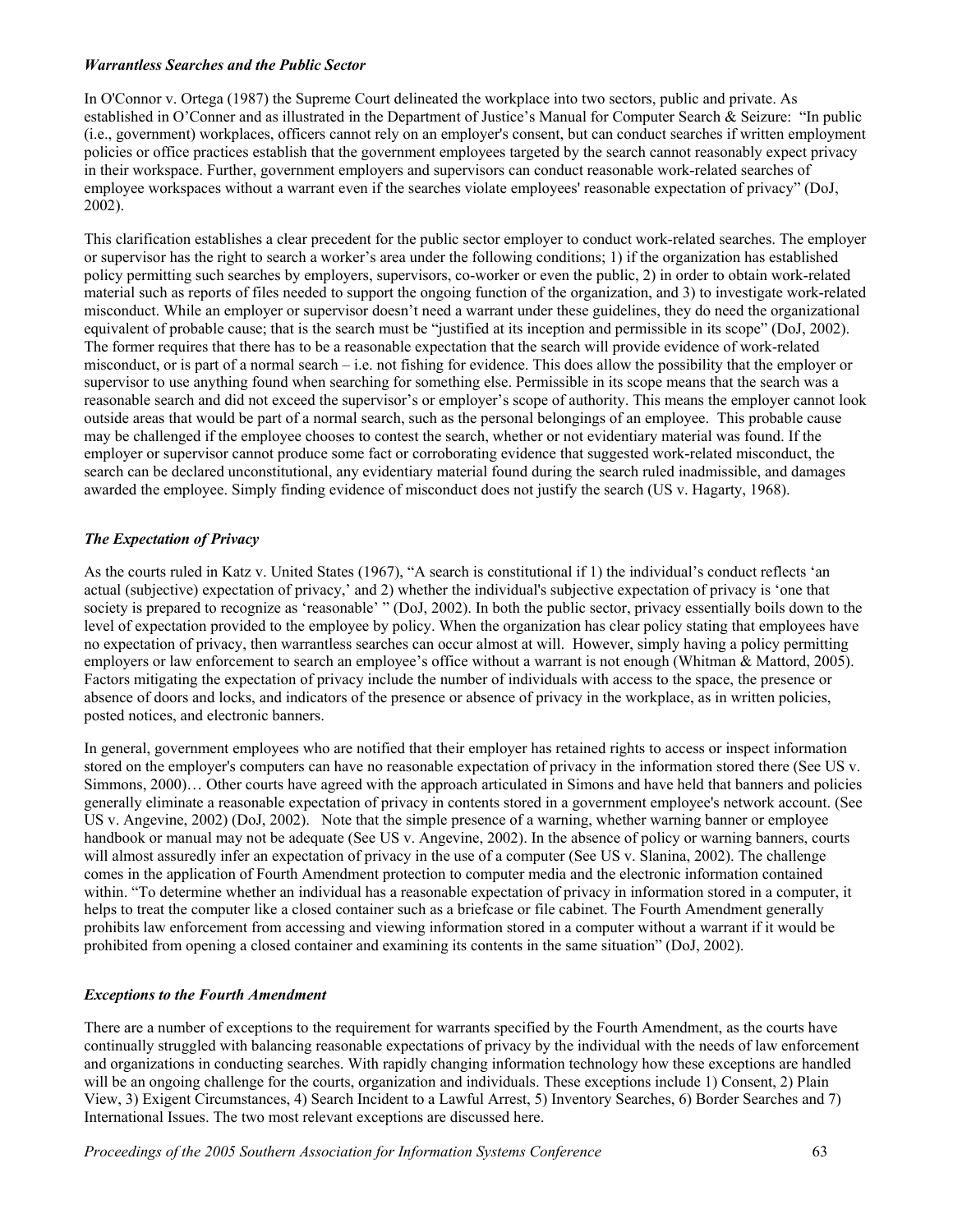#### **Consent Searches**

If the individual or "person with authority" consents to the search, then no warrant is needed. The challenge is whether the consent is implicit or explicit, or whether it was voluntarily given. (See Schneckloth v. Bustamonte, 1973 & US v. Milian-Rodriguez, 1985). Fortunately for the individual, in criminal matters, the burden of proof is the governments. The problem arises under two issues: The first is the scope of consent – e.g. if an individual consents to the search of part of a system, does this infer consent to search the entire system? Second, who is authorized to provide this consent? Can family, friends, or roommates provide this consent? With regard to who can provide consent, if the technology is used or owned by more than one individual, any one of those individuals can consent to the search. As such there is no reasonable expectation of privacy (US v. Matlock, 1974).

#### **Plain View Doctrine**

An item is in plain view if it is readily observable by the investigator without manipulation of the environment in which the information resides (See Horton v. California, 1990). This also means that if an investigator is conducting a lawful search of a computer hard drive, and discovers evidence of another crime, the supplemental evidence is considered in plain view. However, if the investigator is authorized to search specific folders, and opens folders outside of the authorized search area, the discovered information may not be considered "in plain view" (See US v. Maxwell, 1996).

#### *Complications Associated with Other Laws and Policy*

It would appear from the discussion above that public academic institutions' employees would only enjoy Fourth Amendment protection to the extent provided to all public-sector employees. When just considering the Fourth Amendment, this may be the case. This would indicate that law enforcement needs a warrant, while the employer or employer's representative (e.g. department chair or dean) need only probable cause associated with work misconduct or suspicion of criminal conduct. However, there is another issue that complicates the Fourth Amendment interpretation. As stated in the DOJ search and seizure manual:

In many cases, workplace searches will implicate federal privacy statutes in addition to the Fourth Amendment. For example, efforts to obtain an employee's files and e-mail from the employer's network server raise issues under the Electronic Communications Privacy Act, 18 U.S.C. §§ 2701-2712, and workplace monitoring of an employee's Internet use implicates Title III, 18 U.S.C. §§2510-2522 (DoJ, 2002).

One such statute is the 1976 Copyright Act (Title 17, U.S. Code) which extends protection to the owners of intellectual property. While this act in and of itself does not prevent an institution from seizing and searching computer systems in the public sector, its use in conjunction with organizational policy may. For example, if an employee at a University creates intellectual property and University policy indicates the individual owns the intellectual property and is entitled to 100 percent of any royalties derived from that intellectual property, then using this policy, it is a logical assumption that works leading to the development of intellectual property, resulting from the development of intellectual property and works in progress are all the personal property of the individual. When the University permits the individual to store their information (personal property) on equipment issued for their personal use, the University has given up the right to search and seize that property at will. There is a special case in the creation of intellectual property, which falls under the concept of work-for-hire - a situation where an employee creates intellectual property at the behest or requirement of an employer. In this case the employer is considered to be the author and thus the owner of the intellectual property (US Copyright Office, n.d.).

## **Special Cases in the Public Sector: The Academe**

#### *Faculty*

*Proceedings of the 2005 Southern Association for Information Systems Conference* 64 Whereas faculty members in public institutions typically enjoy the most protection under the Fourth Amendment et al., that hasn't stopped some institutions from grabbing their machines for search (see for example McCaughey, 2003). Once the organization has the data, there is little recourse outside of civil litigation. The American Association of University professors (AAUP) can censure the institution for failure to sponsor an environment of academic freedom, but unless personal information is taken, there is little means of restitution. This is not to condone these heavy-handed institutional tactics, but is meant to warn the faculty of a worst-case scenario. Before entrusting critical research and teaching data to institutional systems, review the policies outlining the organization's intent to search and seize information systems and faculty data. If such policies do not exist, document the fact. Look for policies outlining clear and responsible use of the systems, on electronic monitoring, and on ownership of intellectual property for related statements. The most responsible method of ensuring that only warranted searches will access the faculty member's data, is to purchase your own external media storage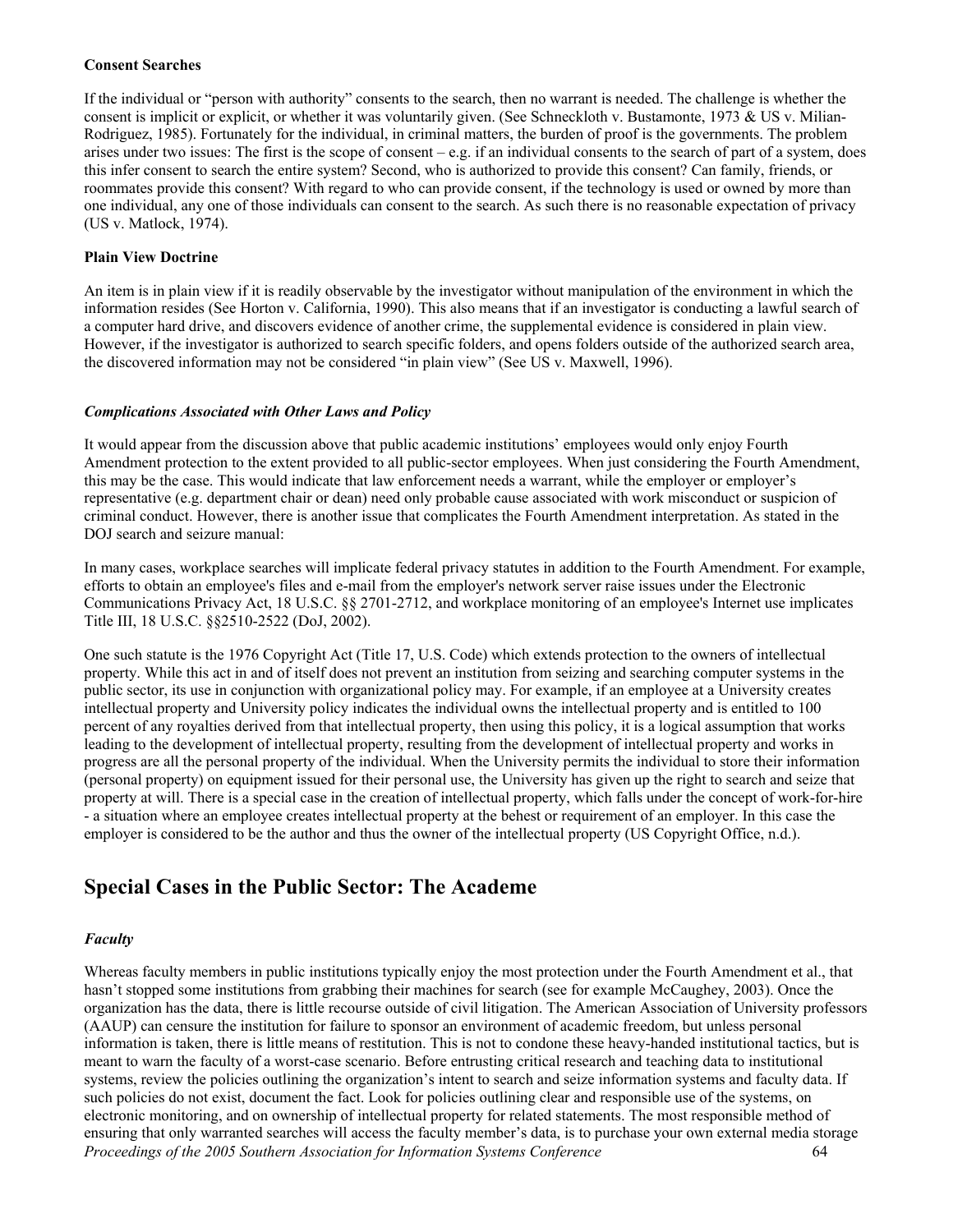device, and store all personal data on it. Clearly label it as personal property and ensure the department chair, or other immediate supervisor is aware of the installation of personally owned technology on institutional systems. Use password protection or even encryption to protect the information. Any action taken by the institution to search and seize this device can be fought in criminal court quickly and effectively.

#### *Staff*

While Fourth Amendment protection applies equally to all public institution employees, there are often fewer chances that large numbers of staff members will be involved in the creation of intellectual property, and even slimmer chance that they will enjoy the protection of intellectual property. The harsh reality is that support staff more closely resemble private sector employee in this regard. The best advice for staff is don't put personal information or anything you don't want the University to see on organizational equipment.

#### *Students*

While the laws regulating the search of Faculty and Staff offices and equipment, the relationship between the institution and the student is a different matter. In 1985, the United States Supreme Court ruled in New Jersey v. T.L.O. (1985) that public school officials represent a special case – somewhere between the private citizen who searches without a warrant and a law enforcement official required to present probable cause in order to obtain a search warrant (DoJ, 2002). Student can consent to search if the area to be searched is under the ownership or control of the student. This extends to the student's property and any storage facility issued to the student for their exclusive use (as in a locker or dorm room), as long as there is an expectation of privacy (i.e. lockable facility).

#### *The Institution*

In order to ensure the most open, cooperative, and conducive working relationship between employees and the institutions, institutions should clearly outline policies developed in coordination with faculty and staff, carefully outlining the extent to which the institution can and should search institutional equipment. There are valid reasons for institutional representative to seize and search equipment. What should not occur are questionable searches which infringe upon the employees ability to conduct their work. If the institution desires to prevent the viewing and storage of objectionable material on organizational equipment, there must be methods to allow the continuation of legitimate, open, and fruitful research and instruction. While the institution does not have to allow uncontrolled abuse of privilege, it should seek to comply with the tenets of academic freedom, as described in the section below.

#### *Academic Freedom*

Notice the discussion thus far has avoided discussion of academic freedom. Academic freedom is defined as "the freedom of teachers and students to teach, study, and pursue knowledge and research without unreasonable interference or restriction from law, institutional regulations, or public pressure. Its basic elements include the freedom of teachers to inquire into any subject that evokes their intellectual concern; to present their findings to their students…" (Academic Freedom, n.d.). There is a difference between being permitted to conduct research and present one's findings, and being protected from its seizure. While there could be an overlap between the two, unless the individual intellectual property owner could prove the institution seized his or her information as a political interference, to censure or suppress the findings, then there is little protection to be found here. In addition, academic freedom is not based on law, but on tradition, which means the institution may find itself on the wrong side of the ACLU, the AAUP, or a number of other organizations threatening civil litigation, but not criminal.

## **CONCLUSION**

The issues associated with the search and seizure of computer information in the academe are not always straightforward. This complexity is represented in the Fourth Amendment, the case law regarding searches and seizures, laws regarding intellectual property, organizational policies, and the professional courtesies associated with Academic Freedom. Academic organizations would be well served if the institution's administration and representatives of faculty, staff and students, along with the IT department, meet to create policy on the search and seizure of computer data within the institution. The clear definition of expectations for the privacy, of personal and intellectual property and the institutions expectations of individual performance with regard to the use of institutional equipment will go a long way to avoid many of these potentially litigious situations.